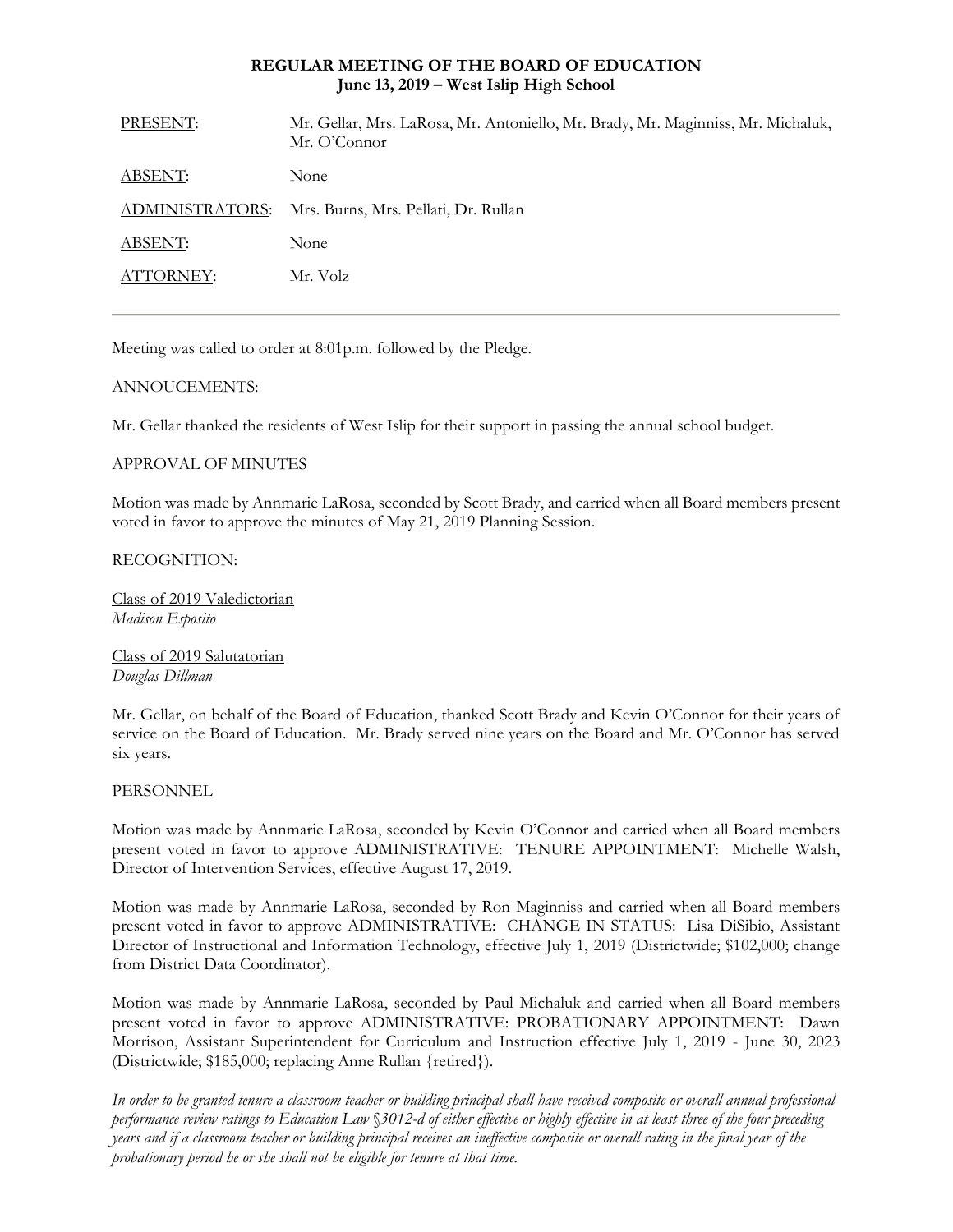Motion was made by Annmarie LaRosa, seconded by Richard Antoniello and carried when all Board members present voted in favor to approve TEACHING: TENURE APPOINTMENT: Jodie Abelson, Elementary, effective September 1, 2019.

Motion was made by Annmarie LaRosa, seconded by Scott Brady and carried when all Board members present voted in favor to approve TEACHING: TENURE APPOINTMENT: Kathleen Crowley, Counselor, effective August 15, 2019.

Motion was made by Annmarie LaRosa, seconded by Ron Maginniss and carried when all Board members present voted in favor to approve TEACHING: TENURE APPOINTMENT: Christopher Salerno, Mathematics, effective August 31, 2019.

Motion was made by Annmarie LaRosa, seconded by Ron Maginniss and carried when all Board members present voted in favor to approve the following resolution:

### Abolishment of Positions

Be it resolved*, that upon the recommendation of the Superintendent of Schools, effective June 30, 2019, professional positions in the West Islip Public School District be abolished in the Mathematics area (1 full-time position), Special Education area (1 full-time position) and ESL area (1 part-time {.6} position) of classification.* 

Motion was made by Annmarie LaRosa, seconded by Paul Michaluk and carried when all Board members present voted in favor to approve TEACHING: RESIGNATION: Flavia Cestaro, Word Languages, effective July 1, 2019.

Motion was made by Annmarie LaRosa, seconded by Richard Antoniello and carried when all Board members present voted in favor to approve TEACHING: PROBATIONARY APPOINTMENT: Brittany DiLuciano, World Languages, effective September 3, 2019 to September 2, 2023 (High School; Step 1A<sup>1</sup>; replacing M. Perna {resigned}).

Motion was made by Annmarie LaRosa, seconded by Scott Brady and carried when all Board members present voted in favor to approve TEACHING: PROBATIONARY APPOINTMENT: Danielle Dischley, Earth Science, effective September 3, 2019 to September 2, 2023 (Beach/Udall; Step 1A<sup>4</sup>; replacing J. Cardo {resigned}).

Motion was made by Annmarie LaRosa, seconded by Ron Maginniss and carried when all Board members present voted in favor to approve TEACHING: PROBATIONARY APPOINTMENT: Annelise Muscietta, Earth Science, effective September 3, 2019 to September 2, 2023 (High School; Step 1A<sup>4</sup>; replacing V. Newell {retired}).

Motion was made by Annmarie LaRosa, seconded by Kevin O'Connor and carried when all Board members present voted in favor to approve TEACHING: PROBATIONARY APPOINTMENT: Jaquelyn Nicholes, World Languages, effective September 3, 2019 to September 2, 2023 (Beach Street; Step 1A<sup>4</sup>; replacing M. LaPinta {retired}).

Motion was made by Annmarie LaRosa, seconded by Paul Michaluk and carried when all Board members present voted in favor to approve TEACHING: CHILD-REARING LEAVE OF ABSENCE (unpaid): Maureen U. Sanchez, Special Education, effective September 3, 2019 - January 2, 2020 (Paul J. Bellew).

Motion was made by Annmarie LaRosa, seconded by Richard Antoniello and carried when all Board members present voted in favor to approve TEACHING: REGULAR SUBSTITUTE: Daniel Gschwind, Social Studies, effective June 3, 2019 (High School; Step 1A<sup>1</sup>).

Motion was made by Annmarie LaRosa, seconded by Scott Brady and carried when all Board members present voted in favor to approve CIVIL SERVICE: RESIGNATION: Elizabeth DaSilva, Cafeteria Aide, effective June 7, 2019 (Beach Street).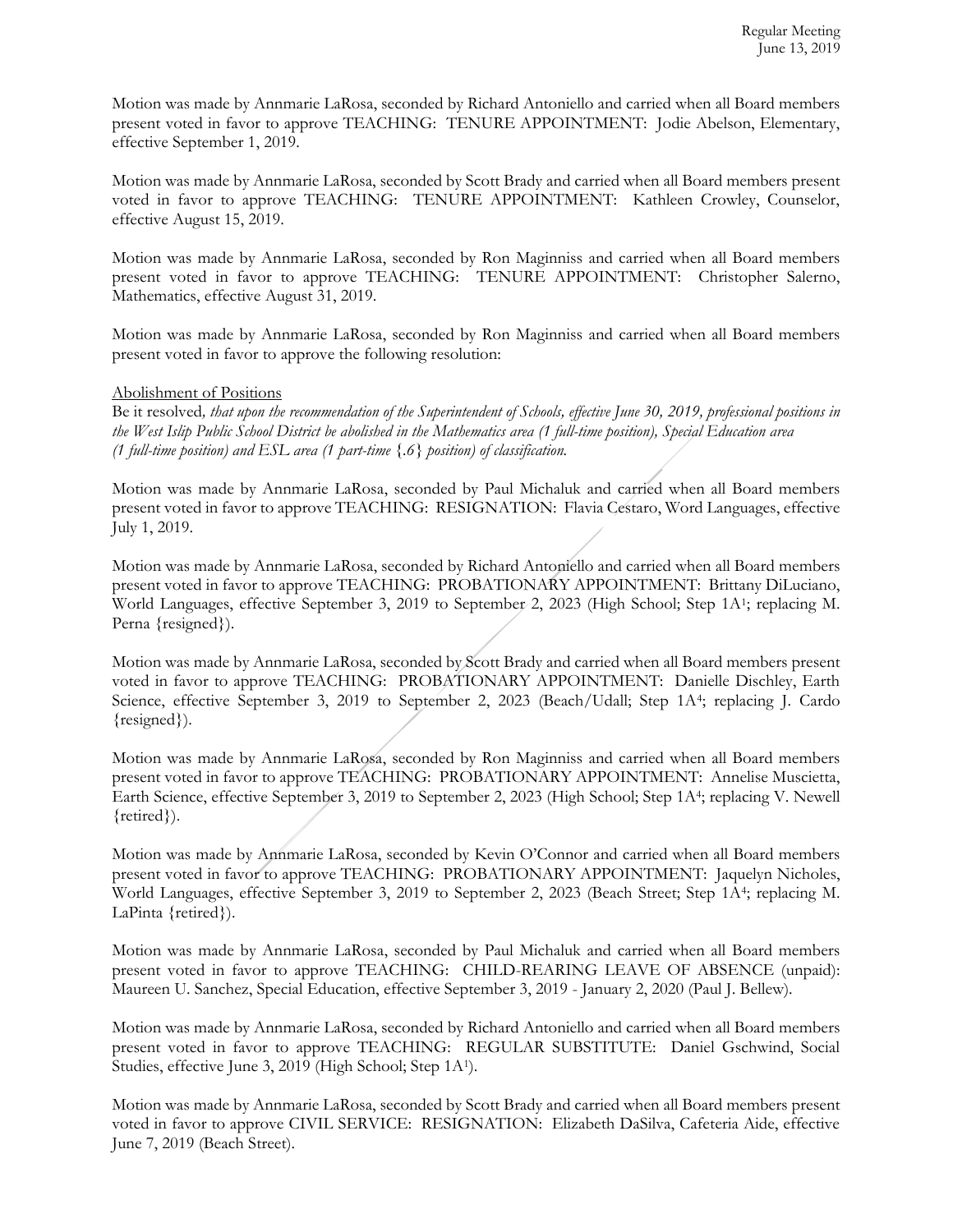Motion was made by Annmarie LaRosa, seconded by Ron Maginniss and carried when all Board members present voted in favor to approve CIVIL SERVICE: SUBSTITUTE NURSE (\$130 per diem): Rosemarie Giudice, effective June 19, 2019.

Motion was made by Annmarie LaRosa, seconded by Kevin O'Connor and carried when all Board members present voted in favor to approve CIVIL SERVICE: PROBATIONARY APPOINTMENT: Rosemarie Giudice, School Nurse, effective September 3, 2019 (Beach Street; Step 1; replacing K. Mezzacappa, floating nurse {new position}).

Motion was made by Annmarie LaRosa, seconded by Paul Michaluk and carried when all Board members present voted in favor to approve CIVIL SERVICE: OTHER: ADULT EDUCATION 2019-2020: \*Kevin Murphy, Coordinator - \$7,920 (\$3,960/semester).

Motion was made by Annmarie LaRosa, seconded by Richard Antoniello and carried when all Board members present voted in favor to approve OTHER: PERMANENT SUBSTITUTE TEACHER (\$130 per diem):

Jennifer Dolan, effective September 3, 2019 through June 26, 2020 Zachary Enoksen, effective September 3, 2019 through June 26, 2020 Paige Fogarty, effective September 3, 2019 through June 26, 2020 Daniel Sarfin, effective September 3, 2019 through June 26, 2020 Victoria Sidorski, effective September 3, 2019 through June 26, 2020 Daniel Sliwowski, effective September 3, 2019 through June 26, 2020

Motion was made by Annmarie LaRosa, seconded by Scott Brady and carried when all Board members present voted in favor to approve OTHER: SPECIAL EDUCATION - ESY RELATED SERVICE PROVIDERS SUMMER 2019: Consultant Teacher Direct: Elizabeth Kelly, Meaghan Johnston, Erin Meade; Job Coach: Ryan Vollmuth; Speech Therapist: Kathleen Finn, Jessi Smith.

Motion was made by Annmarie LaRosa, seconded by Ron Maginniss and carried when all Board members present voted in favor to approve OTHER: SUMMER SCHOOL 2019: Brian Taylor, Principal; Algebra I, Louis Lu; Earth Science: Annelise Muscietta; Geometry, Nancy Yost; Global History, Edward Jablonski; Mathematics: Alyssa Urbach; U.S. History: Edward Jablonski.

Motion was made by Annmarie LaRosa, seconded by Kevin O'Connor and carried when all Board members present voted in favor to approve OTHER: REGENTS REVIEW SUMMER 2019: Algebra I - Alyssa Urbach; Global History - David Moglia; U.S. History: David Moglia; Earth Science: Annelise Muscietta.

Motion was made by Annmarie LaRosa, seconded by Paul Michaluk and carried when all Board members present voted in favor to approve OTHER: SUMMER INVESTIGATIONS PROGRAM 2019: Rhonda Pratt, Coordinator. Teachers: Kristen Amoia, Timothy Bauernfeind, Danielle Blaise, Rebecca Burleson, Paulina Crisci, Cara Douglas, Paige Fogarty, Meaghan Johnston, Kimberly Kennedy, Elaine Longo, Andrea Miller, Karen Nordland, Paul Pekurney, MaryBeth Qualliotine, Victoria Sidorski, Daniel Sliwowski; Substitute Teacher: Pam Dubler; Aides: Mary Cameron, Tara Miller, Jacqueline Sarle, Michele Varley; Substitute Aide: Anne Marie Bello.

Motion was made by Annmarie LaRosa, seconded by Richard Antoniello and carried when all Board members present voted, with the exception of Scott Brady who abstained from voting, in favor to approve OTHER: CHEERLEADING SUMMER CAMP 2019: Dina Barone, Director; Steffanie Traver-Flinter, Director. Coaches: Jillian Bohnaker, Lauren Brady, Priscilla McBride, Nicole Shaw. Volunteer Counselors:

Nickole Aponte, Brooke Beltrami, Sophia Clark, Melissa D'Angelo, Samantha DiJennaro, Cali Disbrow, Samantha Fahey, Gianna Fioravanti, Ava Gmelch, Olivia Gmelch, Kaitlyn Kelly, Catarina Longonigro, Mia McCandless, Lauren McKeon, Maureen McMahon, Ava Mina, Abby Moran, Delaney O'Shea, Faith Paduano, Giavanna Petrone, Mia Raimondi, Melissa Rubio, Emma Scalza, Allision Schneider, Meghan Sherlock, Victoria Soto, Brooke Tyler, Taylor Woltmann.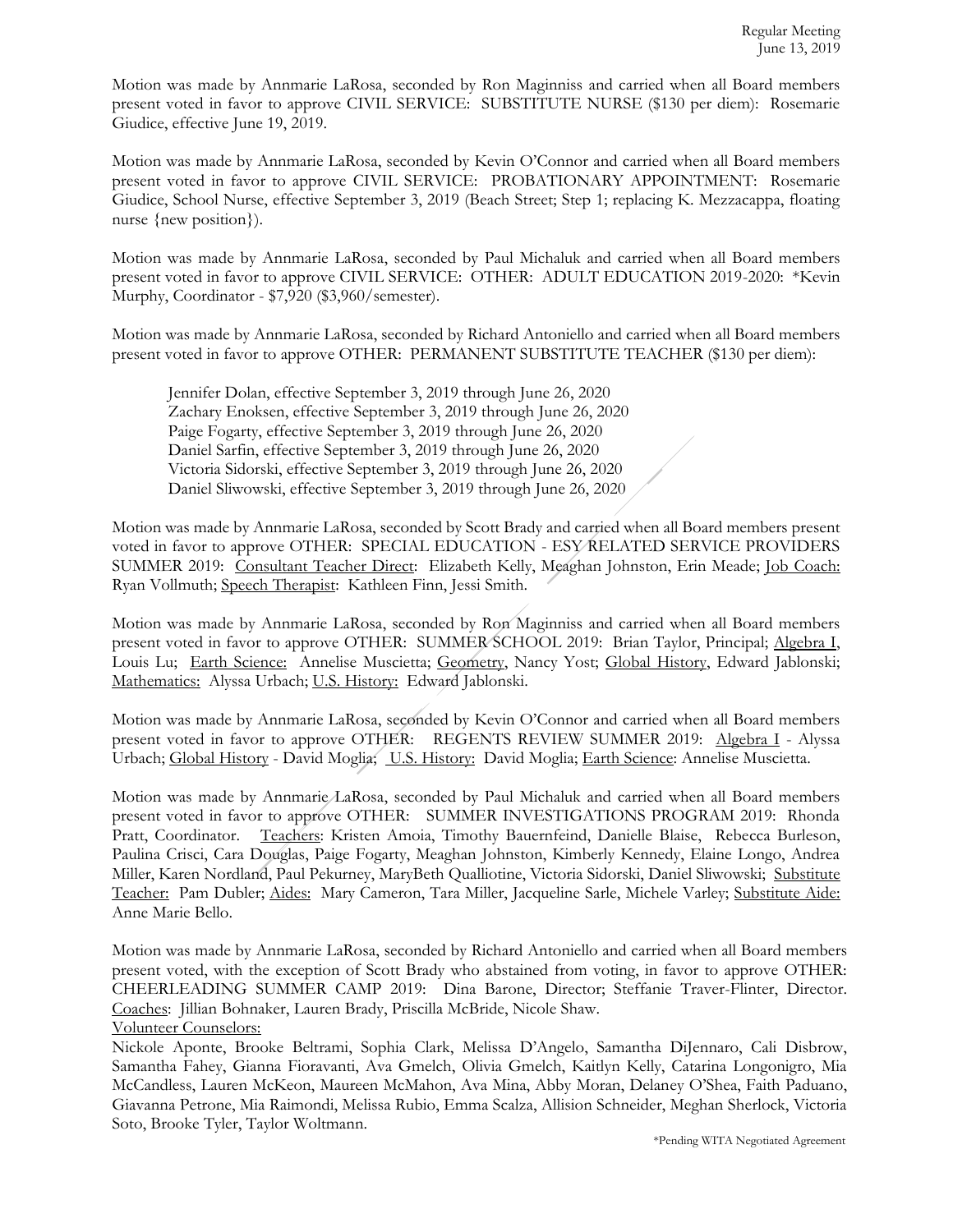Motion was made by Annmarie LaRosa, seconded by Scott Brady and carried when all Board members present voted in favor to approve OTHER: GYMNASTICS SUMMER CAMP 2019: MaryAnn McGrade, Director; Counselors: Avery Alessi, Kimberly Arena, Cassidy Cullen, Annabella Daniele, Grace Iehle, Caitlyn Leibman, Oliva Marker, Emily McGrade, Theresa Rand.

WRESTLING SUMMER CAMP 2019: Thomas Longobardi, Director; John Ferrara, Assistant Director. Coaches: Patrick Bell, Mike Longobardi, Robert Ulrich, Tyler Walsh.

BOYS VOLLEYBALL SUMMER CAMP 2019: John Schrank, Director; Erin Bies, Assistant Director; Frank Franzone, Assistant Director. Coaches: Evin Giglio, Shawn Hoyt, Tyler Pizzichemi, Steven Schrank.

SUMMER SPORTS ACADEMY 2019: Patricia Plompen, Clerical Support, \$31.08 per hour.

SOFTBALL SUMMER CAMP 2019: Kourtney Proske, Director; Mackenzie Buckley, Assistant Director; Colleen Reilly, Assistant Director. Coaches: Edward Jablonski, Robert Weiss.

Motion was made by Annmarie LaRosa, seconded by Kevin O'Connor and carried when all Board members present voted in favor to approve OTHER: SUMMER RECREATION CAMP 2019:

John Mullins, Director, \$79 per hour Timothy Horan, Assistant Director, \$70 per hour Debra Federico, Clerical Support, \$28 per hour Laurie Luquer, Nurse, \$28 per hour Debra Costantino, Lead Crafts Counselor, \$21 per hour

Camp Counselors {\$12 per hour}

| Nicole Bendetti      | Ian Luquer         |
|----------------------|--------------------|
| <b>Emily Brierly</b> | Jack Magee         |
| Jessica Curto        | Laine Martin       |
| Loriann Connolly     | Karah Mullins      |
| Lauren Distefano     | Kassidy Mullins    |
| Lauri D'Achille      | Christie Nauheimer |
| Ryan Forcino         | Maria Pascarella   |
|                      |                    |

nicole Bendetti II. Alyssa Pratt emily Britannicole Pratt artin Nick Santo Lullins Julia Varley Mullins **Patrick Viviano** 

Motion was made by Annmarie LaRosa, seconded by Paul Michaluk and carried when all Board members present voted in favor to approve: OTHER: SUMMER INSTRUCTIONAL SWIM PROGRAM 2019:

| Directors           |                     |                  |
|---------------------|---------------------|------------------|
| Thomas Bruder       | Thomas Loudon       | Jeremy Robertson |
| Tanya Carbone       | John {Jack} Luquer  | Meghan LaRocca   |
| Edward Jablonski    | Colleen Reilly      |                  |
|                     |                     |                  |
| Lifeguards          |                     |                  |
| Jake Bonomo         | Jonathan Magliaro   | Kevin Rion       |
| Sara Entrono        | Jamie McEnaney      | Timothy Sawina   |
| Andrew Fogel        | Jack Pollock        | Victoria Soto    |
| Alexandra Gagliardi | <b>Brett Powell</b> | Tobias Wefering  |
| Kaitlyn Iwasiuk     | Alessandra Questel  | Jessica Witzgall |
|                     |                     |                  |

Motion was made by Annmarie LaRosa, seconded by Richard Antoniello and carried when all Board members present voted in favor to approve OTHER: ATHLETIC TRAINERS 2019-2020: Kevin Kilkenny, \$92.24 per session; Nicole Perperis, \$92.24 per session.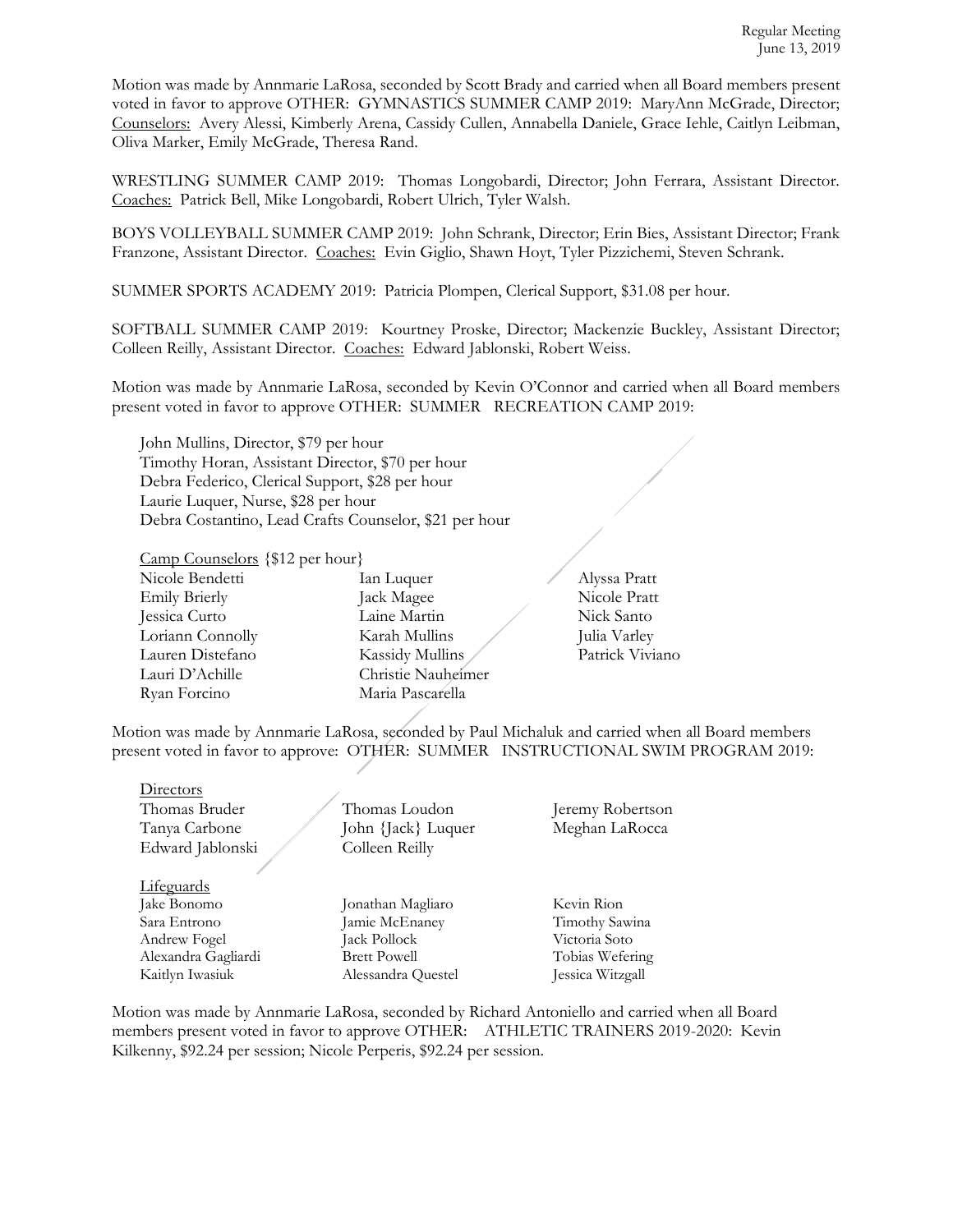Motion was made by Annmarie LaRosa, seconded by Scott Brady and carried when all Board members present voted in favor to approve OTHER: EQUIPMENT COORDINATORS 2019-2020: James Dooley, High School; James Klimkoski, Beach; Brian Cameron, Udall.

Motion was made by Annmarie Larosa, seconded by Ron Maginnis and carried when all Board members present voted, with the exception of Scott Brady who abstained from voting, in favor to approve OTHER:

# FALL 2019 HIGH SCHOOL COACHES:

## FOOTBALL

Steve Mileti, Varsity Head Coach Anthony Yuli, Assistant Varsity Coach Phil Kane, Assistant Varsity Coach Scott Mattera, Varsity Volunteer Coach Thomas Woodburn, Varsity Volunteer Coach Mike Bellacosa, Varsity Volunteer Coach Frank Riviezzo, Head J.V. Coach Joseph LaCova, Assistant J.V. Coach

### GIRLS SOCCER

Nicholas Grieco, Head Varsity Coach Jeremy Robertson, Assistant Varsity Coach Lindsay Morgan, J.V. Coach

### BOYS SOCCER

Edward Pieron, Head Varsity Coach Brian Cameron, Assistant Varsity Coach Dennis Mazzalonga, J.V. Coach

#### GIRLS SWIMMING

Tanya Carbone, Varsity Coach Meghan LaRocca, Assistant Varsity Coach

GIRLS GYMNASTICS MaryAnn McGrade, Varsity Coach

#### GIRLS TENNIS

George Botsch, Varsity Coach William Turri, J.V. Coach

#### FIELD HOCKEY

Josephine Hassett, Varsity Coach JoAnne Orehosky, Assistant Varsity Coach Kelly Weisenseel, J.V. Coach

CROSS COUNTRY Kevin Murphy, Boys Varsity Coach Michelle Studley-Broderick, Girls Varsity Coach

BOYS VOLLEYBALL John Schrank, Varsity Coach Frank Franzone, Assistant Varsity Coach Erin Bies, J.V. Coach

GIRLS VOLLEYBALL James Klimkoski, Varsity Coach Tara Annunziata, Assistant Varsity Coach Gina Giacalone, J.V. Coach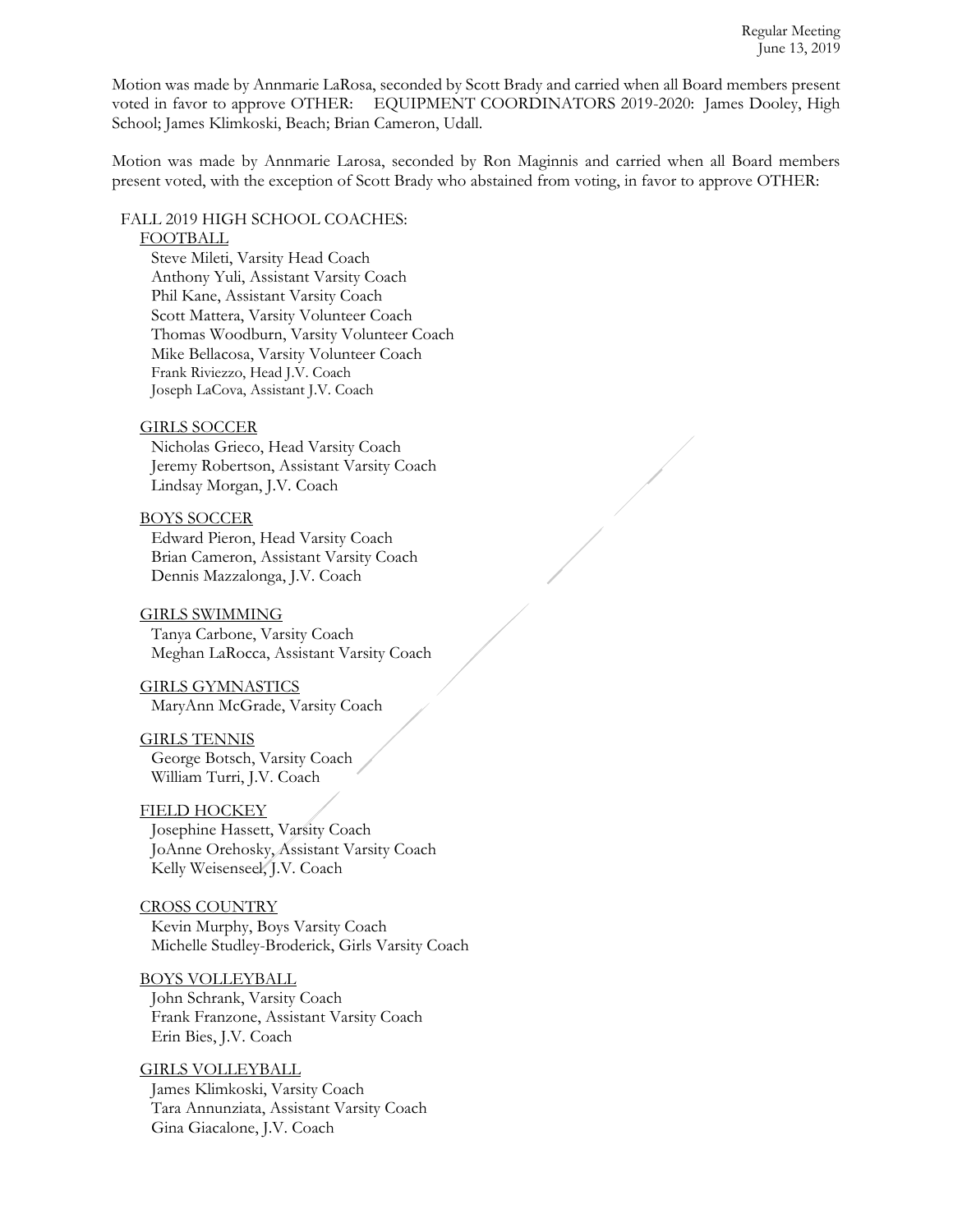Regular Meeting June 13, 2019

 GOLF Frank Rapczyk, Varsity Coach

KICKLINE Jessica Cichy, Varsity Coach

CHEERLEADING Dina Barone, Varsity Coach Steffanie Traver-Flinter, Assistant Varsity Coach Lauren Brady, J.V. Coach

Motion was made by Annmarie LaRosa, seconded by Kevin O'Connor and carried when all Board members present voted in favor to approve OTHER: FALL 2019 MIDDLE SCHOOL COACHES:

### FOOTBALL

Shanan Mauro, Head 7-8 Udall Coach Robert Kolar, Assistant 7-8 Udall Coach Vincent Luvera, Head 7-8 Beach Coach Charles Kevin Osburn, Assistant 7-8 Beach Coach Larry Plompen, Beach Volunteer Coach

## GIRLS SOCCER

Edward Jablonski, 7-8 Udall Coach Colleen Reilly, 7-8 Beach Coach

BOYS SOCCER Daniel Formichelli, 7-8 Udall Coach Michael LaCova, 7-8 Beach Coach

#### CROSS COUNTRY

James Dooley, Udall Boys & Girls Coach Joseph Nicolosi, Beach Boys & Girls Coach

#### FIELD HOCKEY

Daniel Sliwowski, 7-8 Udall Coach Kathryn Dranoff, 7-8 Beach Coach

**TENNIS** Patrick Tunstead, Girls 7-8 Udall/Beach

**CHEERLEADING** Priscilla McBride, Udall 7-8 Co-Coach Nicole Shaw, Udall 7-8 Co-Coach Jillian Bohnaker, Beach 7-8 Coach

}shared

Motion was made by Annmarie LaRosa, seconded by Paul Michaluk and carried when all Board members present voted in favor to approve OTHER: EARLY WINTER 2019-2020 MIDDLE SCHOOL COACHES:

GIRLS VOLLEYBALL Tara Annunziata, 7-8 Udall Coach Erin Bies, 7-8 Beach Coach

BOYS BASKETBALL Patrick Tunstead, 7-8 Udall Coach Robert Weiss, 7-8 Beach Coach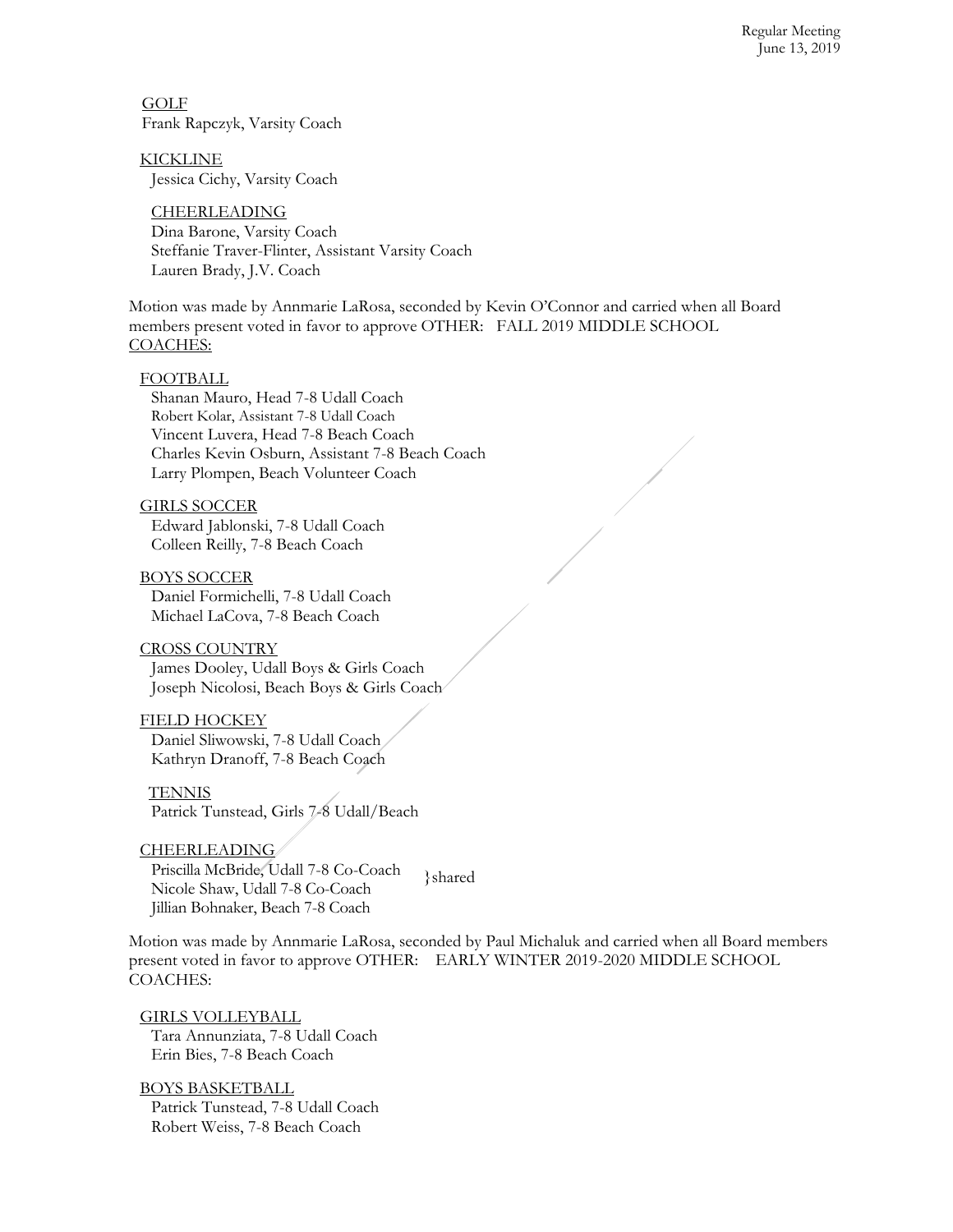**CHEERLEADING** Nicole Shaw, Udall 7-8 Co-Coach Priscilla McBride, Udall 7-8 Co-Coach Jillian Bohnaker, Beach 7-8 Beach Coach

Motion was made by Annmarie LaRosa, seconded by Rich Antoniello and carried when all Board members present voted in favor to approve OTHER: WINTER 2019-2020 HIGH SCHOOL COACHES:

 GIRLS BASKETBALL Christopher Scharf, Varsity Coach Charles (Kevin) Osburn, J.V.Coach

#### BOYS BASKETBALL

Thomas Cross, Varsity Coach Richard Zeitler, Assistant Varsity Coach John T. Denninger, J.V.Coach

### WRESTLING

Nicholas LaGiglia, Varsity Coach Thomas Longobardi, Assistant Varsity Coach John Ferrara, J.V.Coach Tyler Walsh, Volunteer Coach Varsity and J.V.

BOYS SWIMMING Thomas Loudon, Varsity Coach Edward Jablonski, Assistant Varsity Coach

BOYS BOWLING James Farnworth, Varsity Coach

GIRLS BOWLING Frank Franzone, Varsity Coach

# BOYS WINTER TRACK

Anthony Yuli, Varsity Coach James Dooley, Assistant Varsity Coach

 GIRLS WINTER TRACK Michelle Studley, Varsity Coach Greg Ziems, Assistant Varsity Coach

KICKLINE Jessica Cichy, Varsity Coach

## **CHEERLEADING**

Dina Barone, Varsity Coach Steffanie Traver-Flinter, Assistant Varsity Coach Lauren Brady, J.V. Coach

Motion was made by Annmarie LaRosa, seconded by Ron Maginniss and carried when all Board members present voted in favor to approve OTHER: LATE WINTER 2020 MIDDLE SCHOOL COACHES:

GIRLS BASKETBALL Patrick Tunstead, 7-8 Beach Coach

WRESTLING Robert Ulrich, 7-8 Udall Coach Patrick Bell, 7-8 Beach Coach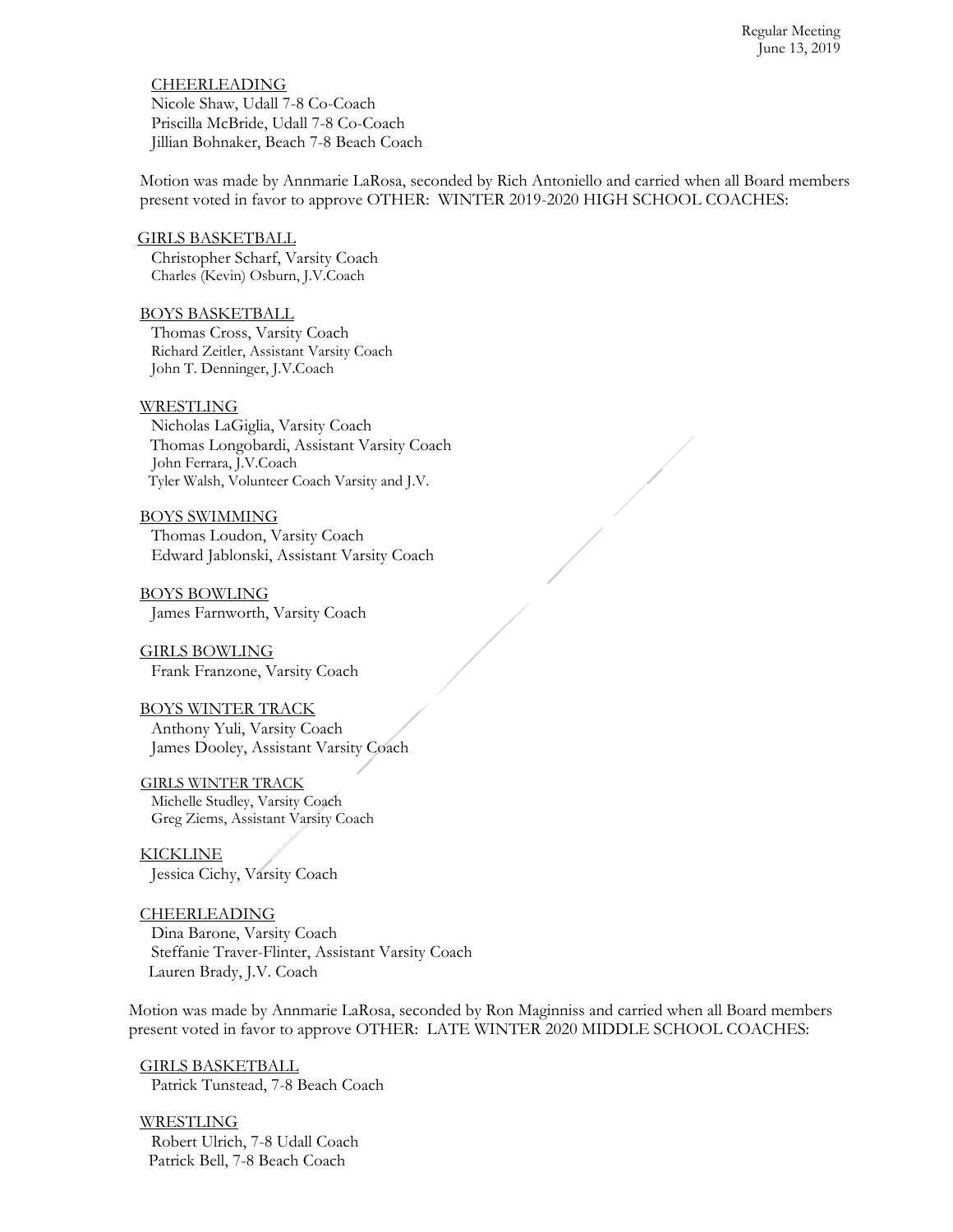BOYS VOLLEYBALL James Klimkoski, 7-8 Udall Coach Erin Bies, 7-8 Beach Coach

Motion was made by Annmarie LaRosa, seconded by Kevin O'Connor and carried when all Board members present voted in favor to approve OTHER: DISTRICT-WIDE PRINTING SERVICES 2019-2020: John Zuhoski, \$18,734.

## CURRICULUM UPDATE

Dr. Rullan advised the audience that the Education Committee report would give an update of curriculum revisions for K through Grade 5 and Pre-Kindergarten. Thirty-four seniors will receive the Seal of Biliteracy, 21 students received IB Diplomas, and 16 students graduated from the Alternative High School program. Dr. Rullan congratulated all the students for their achievements.

Last week, 40 of the Year 1, 2, 3 and 4 teachers presented projects in the New Teacher Learning Gallery to colleagues and administrators. The projects demonstrated their growth as educators in reflective practices, assessment, research and leadership.

Dr. Rullan requested a motion for the approval of the curriculum writing projects, expanding the use of the Singapore Math Dimensions textbook from Pre-Kindergarten through grade 5<sup>*/*</sup> and the updated professional development plan for 2019-2022.

Motion was made by Annmarie LaRosa, seconded by Paul Michaluk and carried when all Board members present voted in favor to approve the following Curriculum Writing Projects: AP Biology, AP Environmental Science, Coding 6, Technology 1 and Technology 2.

Motion was made by Annmarie LaRosa, seconded by Richard Antoniello and carried when all Board members present voted in favor to approve Textbook: *Singapore Math Dimensions Pre-K through Grade 5.*

Motion was made by Annmarie LaRosa, seconded by Scott Brady and carried when all Board members present voted in favor to approve the Professional Development Plan 2019-2022.

On a professional and personal note, Dr. Rullan thanked the Board of Education, Mrs. Burns, the administrative team, the teachers, and support staff who have supported her in her role as Assistant Superintendent of Curriculum and Instruction. She expressed that it was an honor to work in West Islip and that it could not be a better way to end her career.

Mrs. Burns described Dr. Rullan as a passionate, dedicated leader who never wavered in fulfilling the district's 20/20 vision and accomplished a tremendous amount in curriculum and instruction. Mrs. Burns thanked Dr. Rullan for her loyalty and support and wished her great travels and much happiness in her retirement.

Mrs. LaRosa wished Dr. Rullan a great retirement and expressed how grateful she is for all of Dr. Rullan's hard work and how it has made a difference in the Pre-K through Grade 5 curriculum.

## REPORT OF COMMITTEES:

Finance Committee: Ron Maginniss reported on the meeting held on  $6/11/19$ . Items reviewed included the April treasurer's report; January and February extra-curricular; April payroll summary; April financial statements; claims audit report and May system manager audit report. Also reviewed were warrants, payroll certification forms, budget transfers, surplus items, donations, bids, request for proposal and contracts. Other items included engagement letter for Cullen & Danowski and service agreements with Omni Financial and Integra Consulting for 2019-2020.

Mrs. Pellati discussed the following with the committee: the RFP for the External Auditors for 2019-2020 was presented to the committee and R.S.Abrams & Co. LLP agreed to lower their cost by \$2,000 for five years; the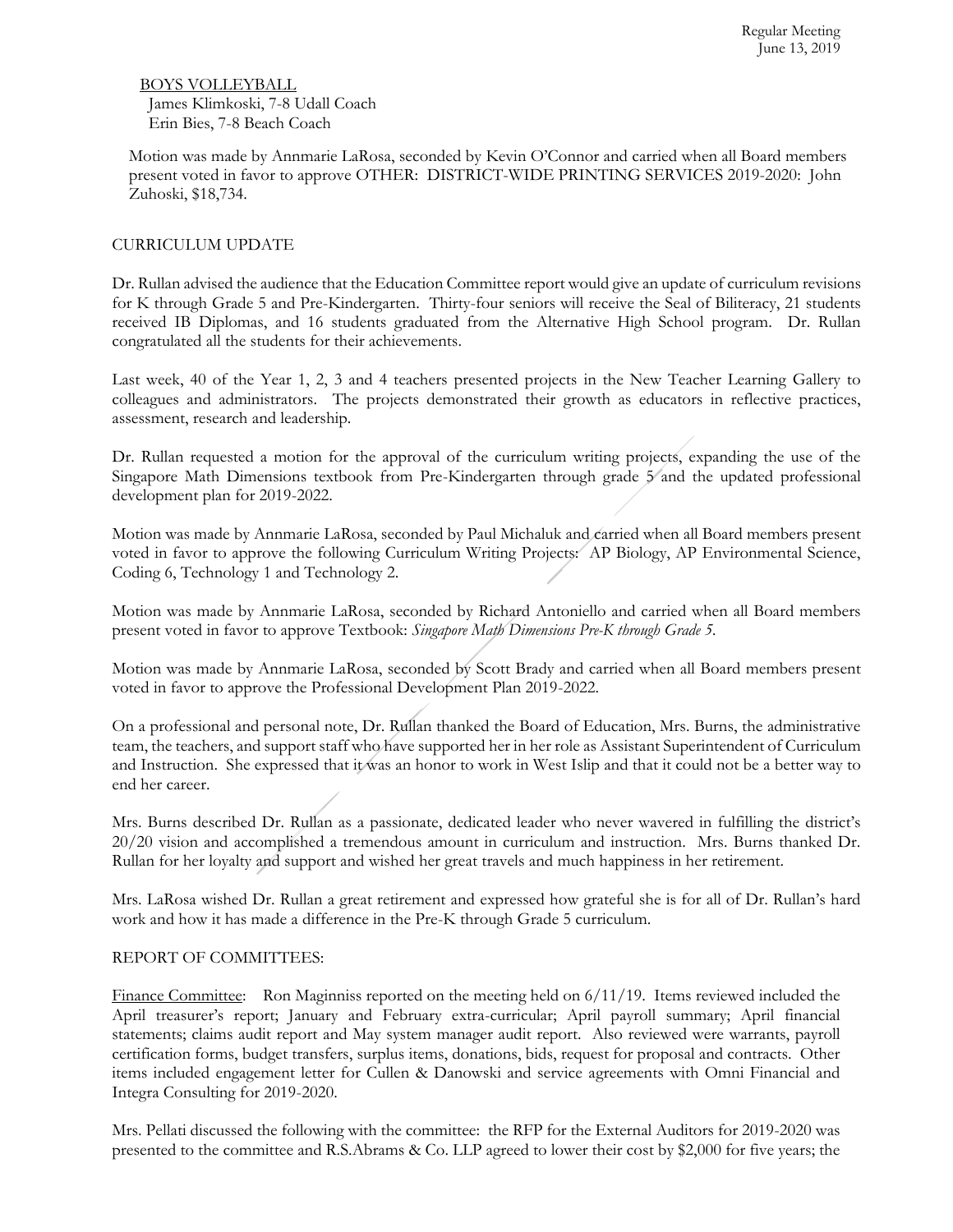district will have a separate bank account for field trips; the summer camp revenue and expenditure accounts will be accounted for in the general fund; school lunch prices were discussed and the committee requested additional information; and NYSIR has provided the District with a quote for 2019-2020 of \$658,666 which will result in substantial savings and increased coverage.

Building and Grounds Committee: Kevin O'Connor reported on the meeting held on 6/11/19. Items discussed included solar panels on roofs; the use of district facilities and grounds by community groups; the Willets Creek remediation project; and the impact of delays in SED approval to the summer bond work. Elementary and middle school vestibules and kindergarten playgrounds at Bayview and Oquenock are a top priority.

Education Committee: Richard Antoniello reported on the meeting held 6/13/19. The committee reviewed the work of elementary teachers and building and district administrators in developing a comprehensive interdisciplinary elementary program for Grades K through 5. The entire program can be accessed for all grades through use of a Google Site using the district's Google platform. The committee also reviewed the dates of summer programs: Summer Investigations 7/8/19 - 8/1/19; MS Summer Academy 7/29/19 - 8/8/19; Summer School 7/8/19 - 8/12/19; Regents Review Classes 7/29/19 - 8/12/19; and Regents Exams will take place on 8/13/19 and 8/14/19. Dr. Rullan shared the 2019-2020 Pre-Kindergarten curriculum and the registration due date is 6/14/19. Should a lottery be necessary, a selection will take place by Wednesday, June 19 and parents will be notified shortly thereafter.

Safety & Security Committee: Scott Brady reported on the meeting held 5/15/2019. Security items reviewed included access to buildings' point of entry; swipe card readers; purchasing tickets for district events; keyless entry system; addition of lighting; and cost of armed guards. Safety items reviewed included security cameras throughout the buildings; review of exterior grounds; classroom numbers in school windows; Suffolk County Police Department viewing district cameras; elementary and middle school vestibules; the alarming of doors districtwide.

Health and Wellness Committee: Paul Michaluk reported on the meeting held 5/15/19. Items reviewed included the Addict's Diary presentation that took place 6/10/19; a Spring into Wellness event that took place  $6/12/19$ ; a mobile device safety presentation on  $6/19/19$  at 7:30 p.m. in the Udall Road Auditorium; and the 2019 Color Run which will take place Sunday, 10/20/19. Two students were selected to receive Health & Wellness Senior Scholarships. Also discussed were a Making a Plan program- a strategy to assist adolescents; and a petition for schools to be able to opt-out as polling locations.

School Board/Student Liaison Committee {Udall  $6/4/19 \sim$  Beach  $6/6/19$ }: Paul Michaluk reported on the meetings held on 6/4/19 for Udall Road and 6/6/19 for Beach Street. On 6/4/19, Mr. O'Connor and Mr. Michaluk met with Udall Student Council officers, and their advisor Dr. Marquardt. Each member of the committee spoke about the different events the council hosted, including a holiday food drive, a holiday gift tree, volleyball tournament, dodgeball tournament, Leadership Symposium and visiting with fifth graders to recruit members. The Student Council also went to United Cerebral Palsy and spent time with the children.

On 6/6/19, Mr. O'Connor and Mr. Michaluk met with Beach Street Student Council officers and their advisor Mr. O'Farrell. The committee members spoke about the events the council hosted including selling raffles for sports week, a welcome dance for the sixth grade, a toy drive for Our Lady of Lourdes, a holocaust speaker; a talent show; and a pep rally.

Committee on Special Education: Ron Maginniss reported on the meeting held on 6/13/19. Items reviewed included CPSE/CSE recommendations and student placements for the month. The annual review process is almost complete. The Unified Basketball team comprised of typical students and special education students made it to the playoffs and finals.

## FINANCIAL MATTERS

The treasurer's report for April was presented, beginning balance as of 3/31/19: \$54,134,920.47; ending balance as of 4/30/19: \$48,602,310.21.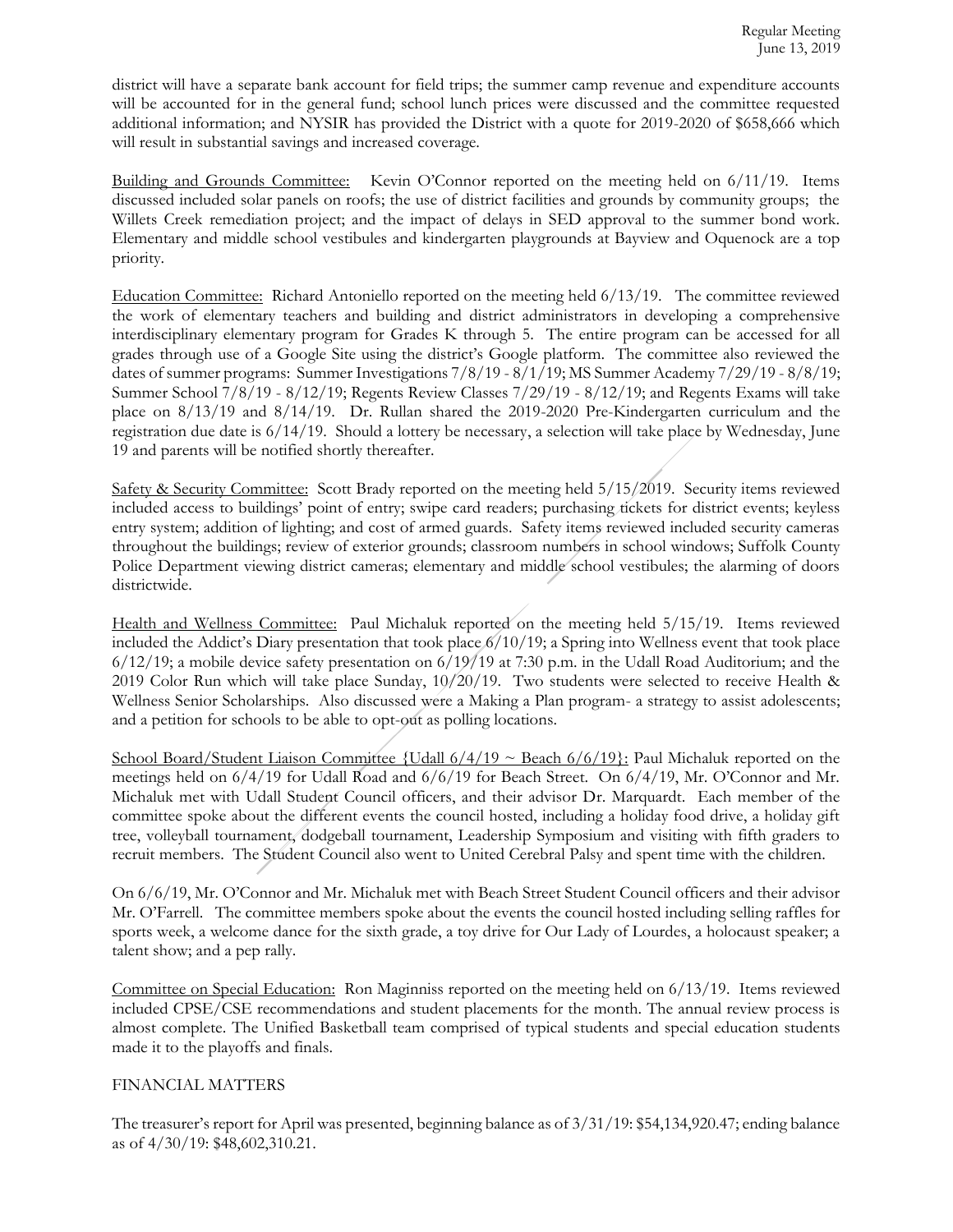Motion was made by Annmarie LaRosa, seconded by Scott Brady, and carried when all Board members present voted in favor to approve General Fund budget transfers 3634-3650 and Capital Fund transfers 3635-3654.

Motion was made by Annmarie LaRosa, seconded by Ron Maginniss, and carried when all Board members present voted in favor to approve the following donation/resolutions: banner and related hardware from Varsity Brands valued at \$5,000.00 - WIHS; Suffolk Association of School Business Officials scholarship - \$500.00 – WIUFSD; Ordinary Contingent Expense for purchase of two maintenance vans.

## Resolution: Donations

WHEREAS, the West Islip Union Free School District is in receipt of donated banners and related hardware valued at \$5,000.00 from Varsity Brands, which have been donated to the West Islip High School.

WHEREAS, the West Islip Union Free School District is in receipt of donated funds in the amount of \$500.00 from Suffolk Association of School Business Officials, which has been donated in recognition of a deserving graduating student to be selected by the District.

### Ordinary Contingent Expense:

Whereas the Board of Education of the West Islip Union Free School District has determined that the replacement of two maintenance vans is necessary;

Now, therefore, be it resolved, that the Board of Education hereby declares the purchase of the two vans to be an ordinary contingent expense in an amount not to exceed \$67,000 and authorizes the Assistant Superintendent of Business to fund such expense by making the appropriate and necessary transfers between budgetary appropriation codes.

Motion was made by Annmarie LaRosa, seconded by Kevin O'Connor, and carried when all Board members present voted in favor to approve surplus of electric griddles ~ Beach; miscellaneous IT equipment.

Motion was made by Annmarie LaRosa, seconded by Paul Michaluk, and carried when all Board members present voted in favor to approve the following 2019-2020 Bids and Request for Proposal: #1905 Heating, Ventilation, and Air Conditioning Service; #1916 Gasoline for District Vehicles; #1917 Purchase of a New Engine Lathe Machine; RFP #1901 External Independent Auditing Firm Services.

Motion was made by Annmarie LaRosa, seconded by Rich Antoniello, and carried when all Board members present voted in favor to approve the following 2018-2019 Health Services Contracts: Brentwood UFSD - \$2,264.72; South Huntington UFSD - \$30,017.99.

Motion was made by Annmarie LaRosa, seconded by Scott Brady, and carried when all Board members present voted in favor to approve the following 2019-2020 contracts: Access 7 Services, Inc.; ACLD Kramer Learning Center; Center for Developmental Disabilities; Cleary School for the Deaf; Commack UFSD {Summer 2019}; Developmental Disabilities Institute; Laura Anne Hershberger, M.D; Long Island Developmental Consulting, Inc.; The Eden School for Autistic Children.

Motion was made by Annmarie LaRosa, seconded by Ron Maginniss, and carried when all Board members present voted in favor to approve the following 2018-2019 contract: Henry Viscardi School.

Motion was made by Annmarie LaRosa, seconded by Kevin O'Connor, and carried when all Board members present voted in favor to approve 2019-2020 Service Agreements: OMNI Financial Group, Inc. d/b/a U.S. Omni and Integra Consulting and Computer Services, Inc.

Motion was made by Annmarie LaRosa, seconded by Paul Michaluk, and carried when all Board members present voted in favor to approve 2019-2020 Cullen & Danowski, LLP Engagement Letter.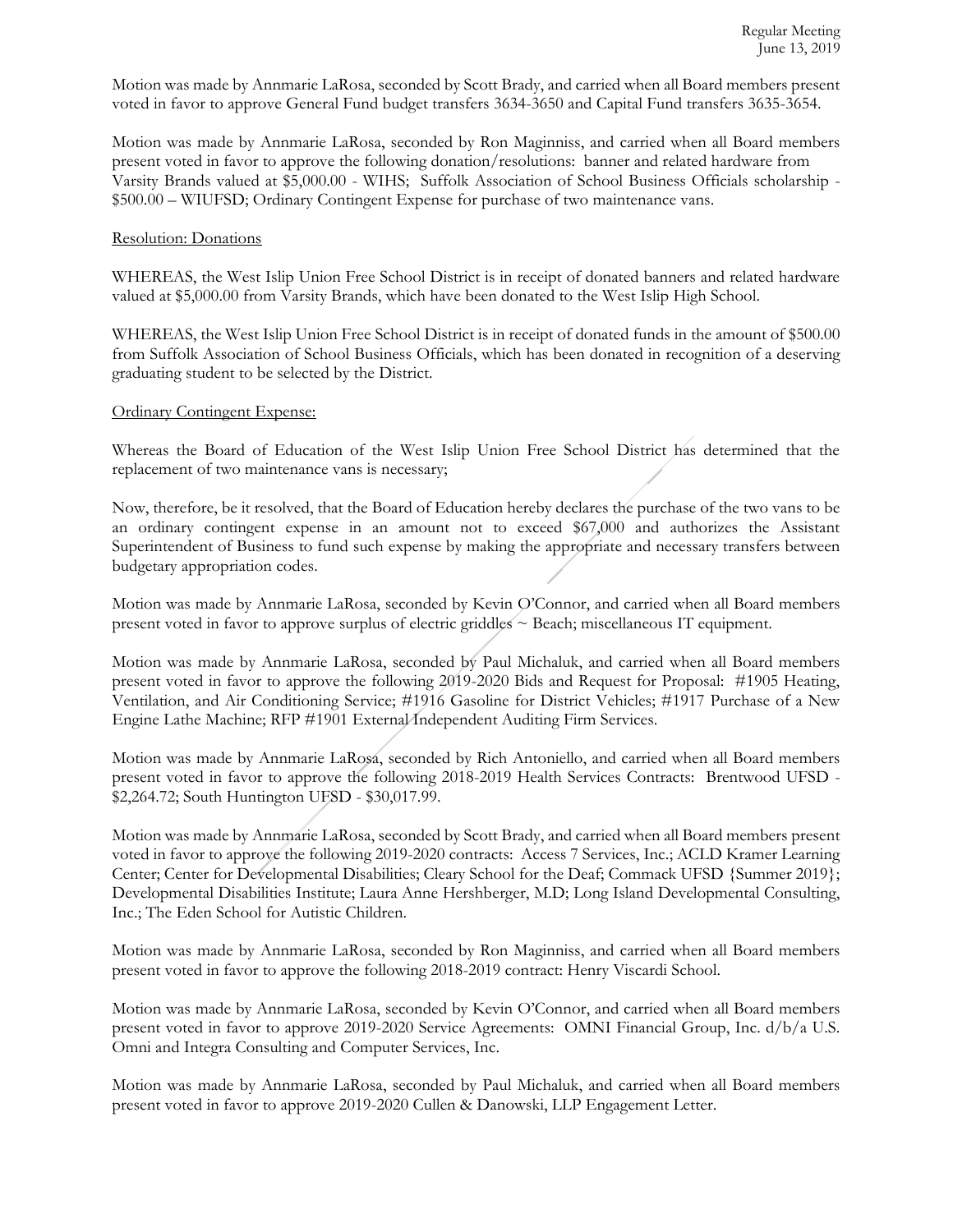## PRESIDENT'S REPORT

Motion was made by Annmarie LaRosa, seconded by Richard Antoniello, and carried when all Board members present voted in favor to approve the results of the Annual District Meeting held on May 21, 2019.

Motion was made by Annmarie LaRosa, seconded by Scott Brady, and carried when all Board members present voted in favor to approve Stipulation of Settlement and Release - Student "A".

Motion was made by Annmarie LaRosa, seconded by Ron Maginniss, and carried when all Board members present voted in favor to approve Resolution re: Emergency Use of Herbicide.

Motion was made by Annmarie LaRosa, seconded by Paul Michaluk, and carried when all Board members present voted in favor to approve 2019-2020 General Counsel Services Agreement and Labor Counsel Services Agreement.

## SUPERINTENDENT'S REPORT:

Mrs. Burns informed the audience that Mr. Gellar, Dr. Rullan and herself attended a concert at the Tilles Center on 6/12/19 in Memoriam of Sgt. Paul Tuozzolo. The West Islip orchestra and band performed beautifully.

Mr. Gellar commented that this event was very emotional and moving.

Mrs. Burns informed the audience to check the calendar of summer events on the district website for information on the correct locations at which to drop students off. Mrs. Burns thanked Joanne LaDuca for all her work on the school website.

Mrs. Burns congratulated the staff receiving tenure appointments and wished everyone a good summer.

Mr. Brady spoke about his years of service on the Board and how it has been an eye opening experience to see how the whole education system works. He has much respect for all the many employees that work for the district and thanked Mrs. Burns, Mr. Gellar, Mrs. LaRosa as well as past, present board members, and wished them luck.

## NOTICES/REMINDERS:

The following residents wished to speak during an "Invitation to the Public":

Mrs. Ruth Mineo, 1108 Namdac Avenue, Bay Shore, NY - Mrs. Mineo asked Mrs. Burns if she would consider a Family Connect Night one night a month with no homework for all students, so families can have time together. Mrs. Mineo also shared information about an event the Smithtown School District has in the fall and spring, which includes a Mindfulness Seminar and other events sponsored by local businesses. Mrs. Burns advised that she would bring this idea to the administrative team and follow up with Mrs. Mineo.

Mrs. Mineo also attended the concert at the Tilles Center for Sgt. Paul Tuozzolo and expressed how proud she was of the West Islip's music performance. Mrs. Mineo asked if there is flexibility when students are trying to take both music and STEM Academy courses. Dr. Rullan advised that a zero period could be an option for some students.

Mr. Kevin O'Farrell, 652 Peter Paul Drive, West Islip - Mr. O'Farrell had questions about New York State and district policies regarding overnight field trips. Mr. O'Farrell also asked about parent notification when buses are broken down or delayed when returning from a field trip. Mrs. Burns advised that she would follow up with him regarding his concerns.

Motion was made by Scott Brady, seconded by Annmarie LaRosa and carried when all Board members present voted in favor to adjourn to Executive Session at 9:16 p.m. for the purpose of discussing personnel, negotiations, and/or litigation.